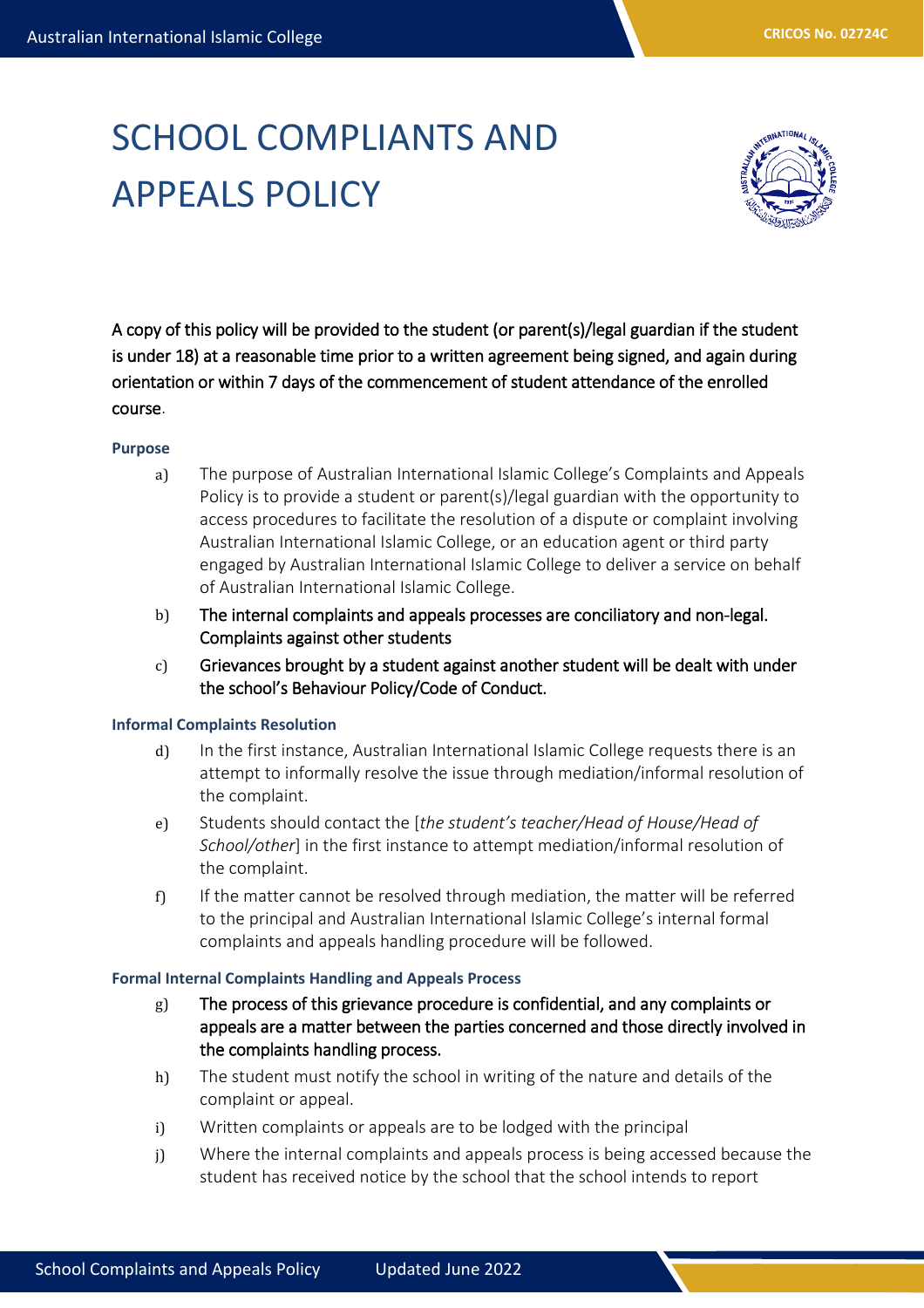him/her for unsatisfactory course attendance, unsatisfactory course progress or suspension or cancellation of enrolment, the student has 20 working days from the date of receipt of notification in which to lodge a written appeal.

- k) Complaints and appeals processes are available to students at no cost.
- l) Each complainant has the opportunity to present his/her case to the principal.
- m) Students and / or the School may be accompanied and assisted by a support person at all relevant meetings.
- n) The formal internal complaints and appeals process will commence within 10 working days of lodgement of the complaint or appeal with the principal and will be finalised within 10 working days.
- o) For the duration of the internal complaints and appeals process the student's enrolment will be maintained, as required under the *National Code of Practice for Providers of Education and Training to Overseas Students 2018* and the student must continue to attend classes.

However, if the principal deems that the student's health or well-being, or the well-being of others is at risk he/she may decide to suspend or cancel the student's enrolment before the complaints and appeals process has been accessed or fully completed. In such cases, the student may still lodge a complaint or appeal, even if the student is offshore.

- p) Once the principal has come to a decision regarding the complaint or appeal, the student will be informed in writing of the outcome and the reasons for the outcome, and a copy will be retained on the student's file.
- q) If the complaints and appeals procedure finds in favour of the student, Australian International Islamic College will immediately implement the decision and any corrective and preventative action required and advise the student of the outcome and action taken.
- r) Where the outcome of a complaint or appeal is not in the student's favour, the school will advise the student within 10 working days of concluding the internal review of the student's right to access the external appeals process. However, the school is only obliged to await the outcome of an external appeal if the matter relates to a breach of course progress or attendance requirements. For all other issues, the school may take action (including making changes to the student's enrolment status in PRISMS) in accordance with the outcome of the internal appeal.

#### **External Appeals Processes**

s) If the student is dissatisfied with the conduct or result of the internal complaints and appeals procedure, he/she may contact and / or seek redress through the Overseas Students Ombudsman at no cost. Please see: <http://www.ombudsman.gov.au/How-we-can-help/overseas-students> or phone 1300 362 072 for more information.